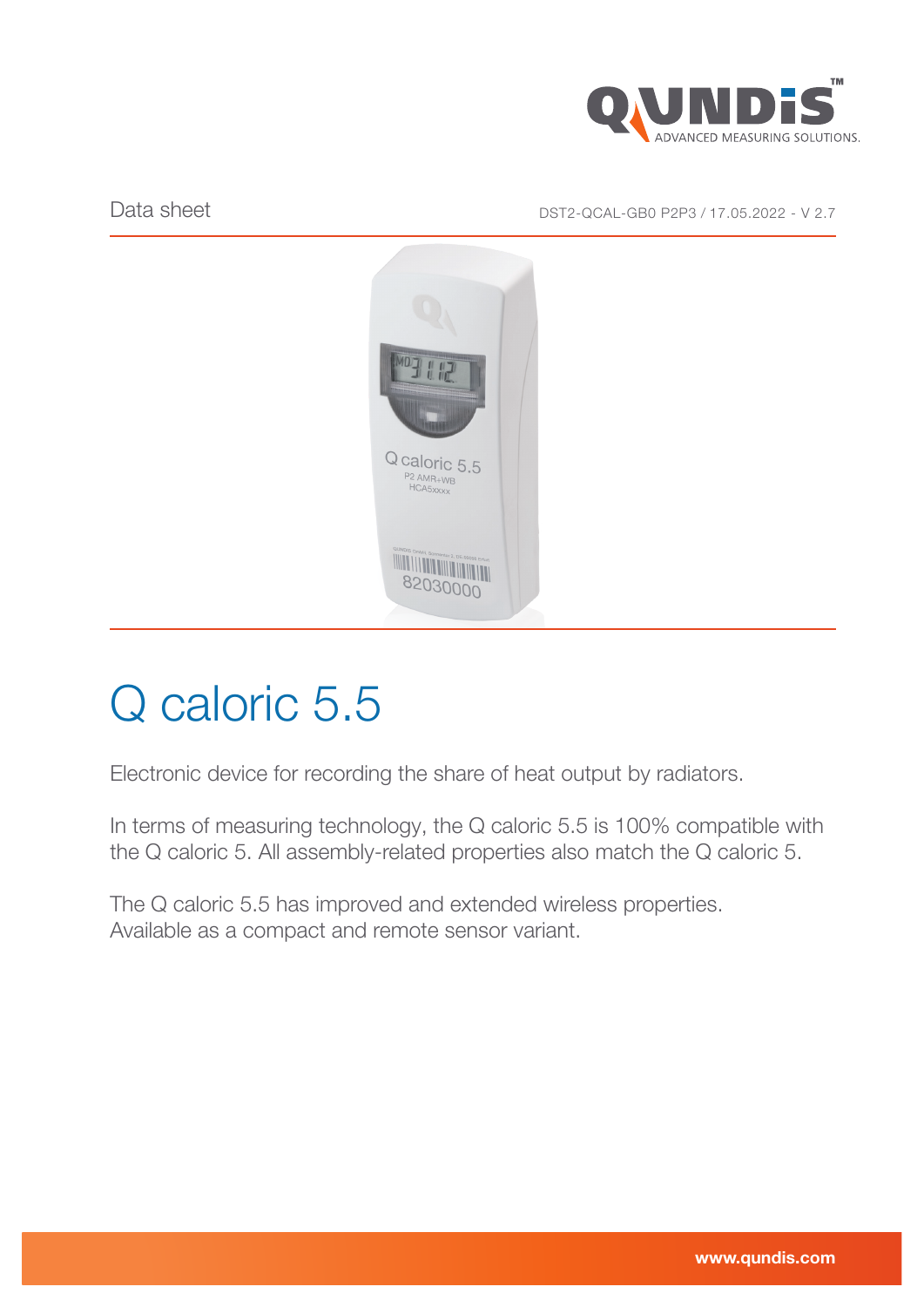

# Application

The Q caloric 5.5 is the successor model to the tried-and-trusted Q caloric 5. In addition to improved energy management, the Q caloric 5.5 can be operated in different wireless modes. In terms of measuring technology, the Q caloric 5.5 is 100% compatible to the Q caloric 5. Installation instructions can be taken over from the Q caloric 5 without changes being necessary. Communication with the current software versions of the Q suite 5 caloric (V2.1 or higher) and ACT46 (V1.6 or higher) is possible without restrictions.

In S-mode (Q walk-by & Q AMR), the Q caloric 5.5 is 100% compatible to the Q caloric 5. In C-mode (Q walk-by & Q AMR) the wireless capacities and ranges have been significantly improved compared to the Q caloric 5 in S-mode.

The electronic heat cost allocator Q caloric 5.5 has been designed for decentralised use. Values are measured by one or two temperature sensors. In 1-sensor operation only the radiator temperature is measured and a constant value is prescribed for the ambient temperature. In 2-sensor operation the actual difference in temperature between the ambient temperature and the radiator temperature is determined.

These measured values are used as a basic for calculation of the consumption calculation. The main area of application is in central heating systems where the heating energy is used individually by different consumers. The electronic heat cost allocator can be operated as a 1-sensor measuring system or 2-sensor measuring system with product and unit scale.

#### Such systems are used in e.g.:

- **Apartment buildings**
- **I** Offices and administration buildings

#### Typical users are:

- **I** Meter reading service companies
- **I** Housing industry and housing associations
- ▶ Building service companies and property management

#### The heat cost allocator can be used for the following types of radiator:

- ❱ Ribbed radiators
- **I** Tubular radiators
- Panel-type radiators with horizontal and vertical water flow
- ❱ Radiators with internal tube register
- ❱ Convectors

## Q AMR

The electronic heat cost allocators Q caloric 5.5 type P2 and P3 are equipped with the Q AMR radio transmitter of the WHE4x device family.

The rcu4 radio system is not supported by the Q caloric 5.5.



In Q AMR (C-mode) the electronic heat cost allocator Q caloric 5.5 transmits OMS telegrams (OMS = Open Metering System) parallel to the walk-by telegrams. The OMS telegrams meet the "Open Metering System Specification" and can thus be received by all OMS-compatible devices.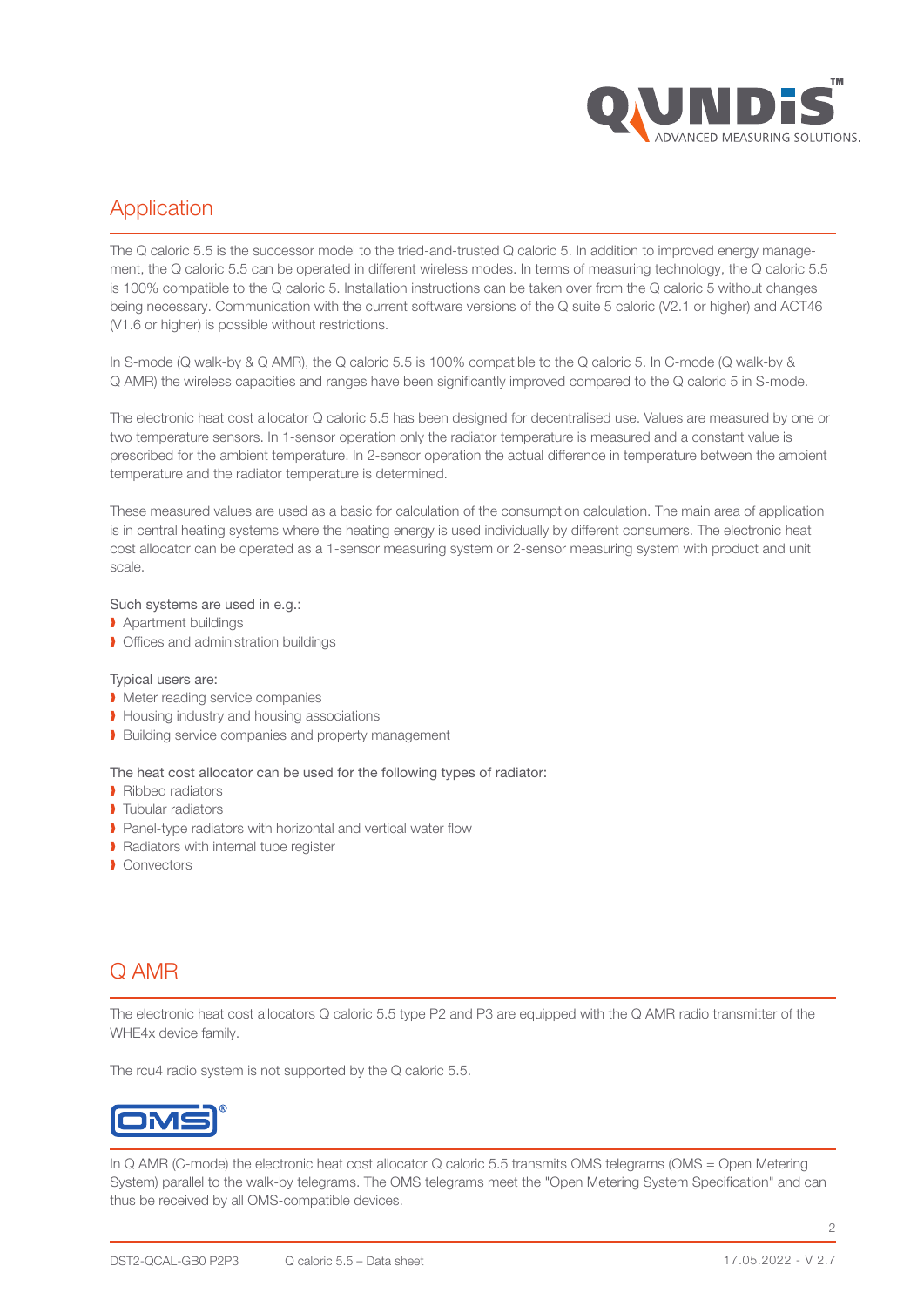

## Data interface

The electronic heat cost allocators Q caloric 5.5 type P2 and P3 can be equipped with the IR close-range interface of the device family WHE3x/WHE4x.

The 1107 data interface is not supported by the Q caloric 5.5.

# Programming accessories

The programming accessories are used for communication with the metering devices.

#### Programming adapter:

The programming adapter can be used as an individual programming tool and as a combi-adapter with the IR programming and readout head.

#### IR programming and readout head(\*):

The IR programming and readout heat is used as a communication tool between a PC/netbook and the meter. The meter can be programmed and read out using the Q suite 5 caloric (V2.1 or higher).

(\*) Only necessary for meters without an integrated IR close-range interface.

# Programming possibilities

The following information can be programmed before the measuring device is put into operation:

## Standard parameters

- **Sensor type** 
	- 1-sensor or 2-sensor measuring system
- ❱ K-value / KC / KQ Evaluation factors for calculating radiator heat output (depending on the meter algorithm and sensor type) **I** Next due date
- Day the annual value is stored (can also be programmed without IR interface using the programming adapter)
- **Device name / device code** Device access data as protection from unauthorised device access

# Type overview

| <b>System</b>                                       | <b>Article number</b> |
|-----------------------------------------------------|-----------------------|
| Q caloric 5.5 (P2) - profile compatibility HKVE 20x | HCA5 xx0x xxxx xxxx x |
| Q caloric 5.5 (P3) - profile compatibility WHEx     | HCA5 xx3x xxxx xxxx x |
| S-mode (Q AMR, Q walk-by)                           | HCA5 xxxN xxxx xxxx x |
| C-mode (Q AMR, Q walk-by)                           | HCA5 xxxT xxxx xxxx x |

For product variants see current price list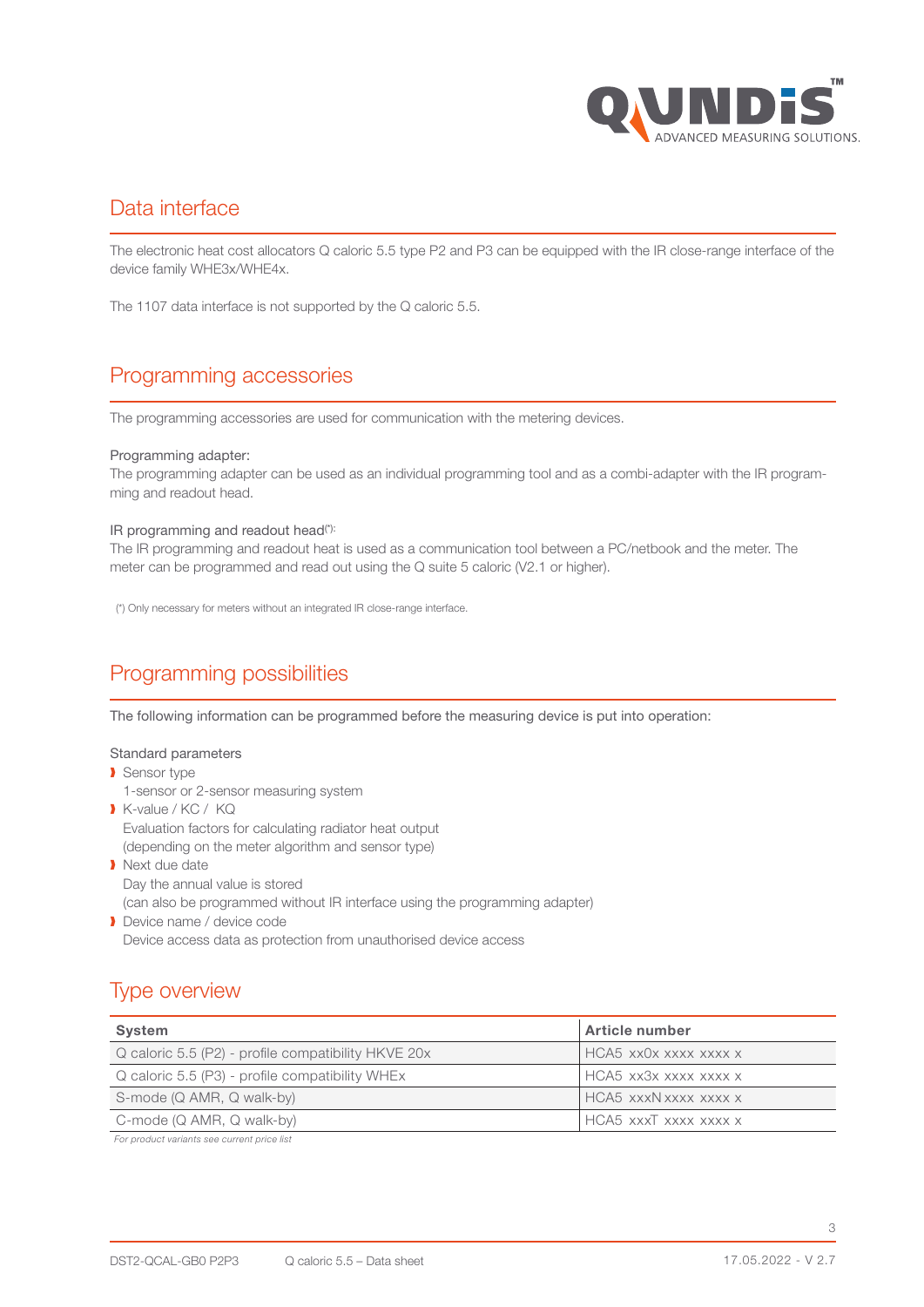

# **Displays**

Device states, consumption values and measuring system information are displayed on the LCD in a display loop.

Display loops in normal operation:

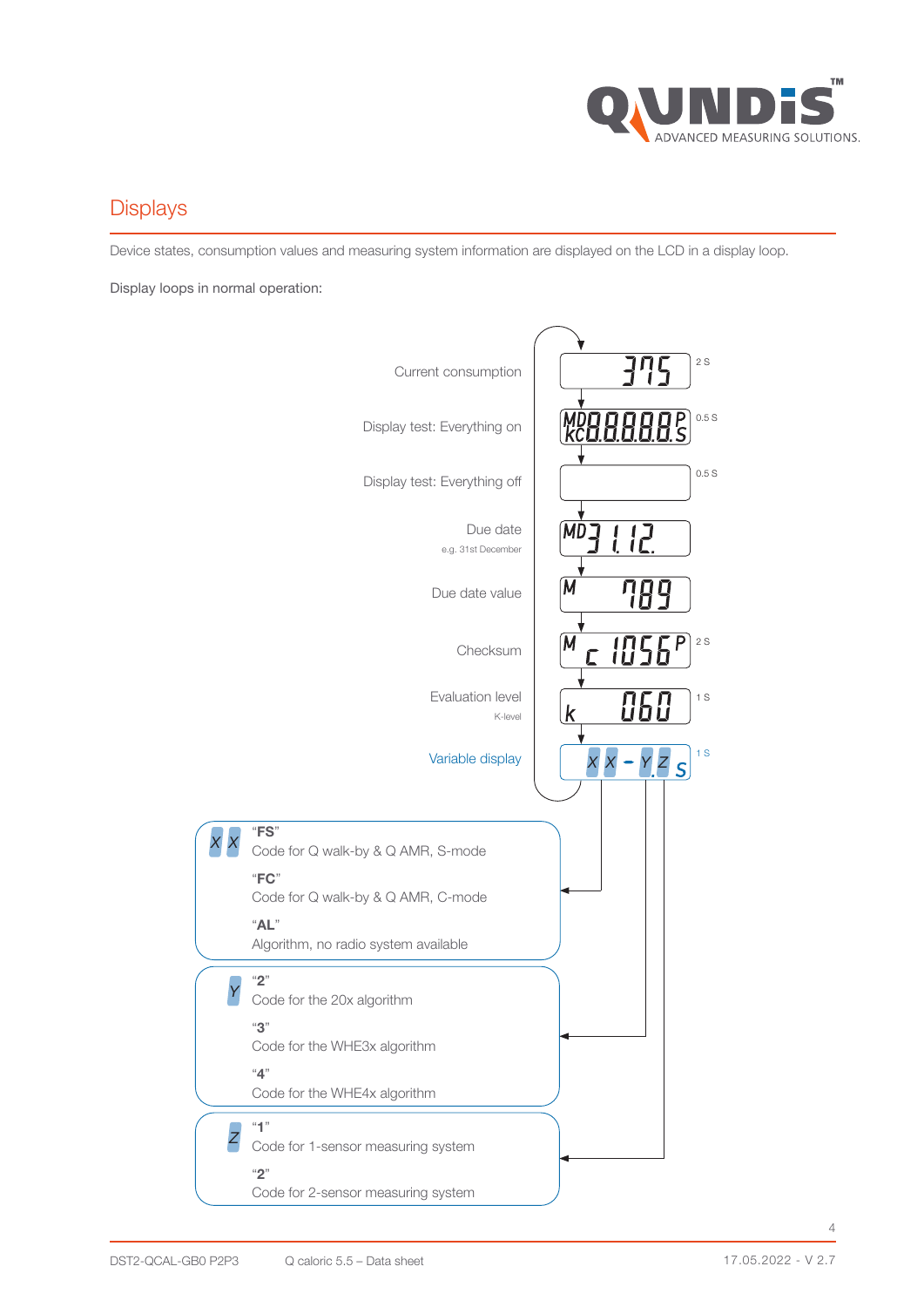

# **Displays**

The meters are delivered from the factory in sleep mode. Measuring operation is inactive.

Device display loops in sleep mode

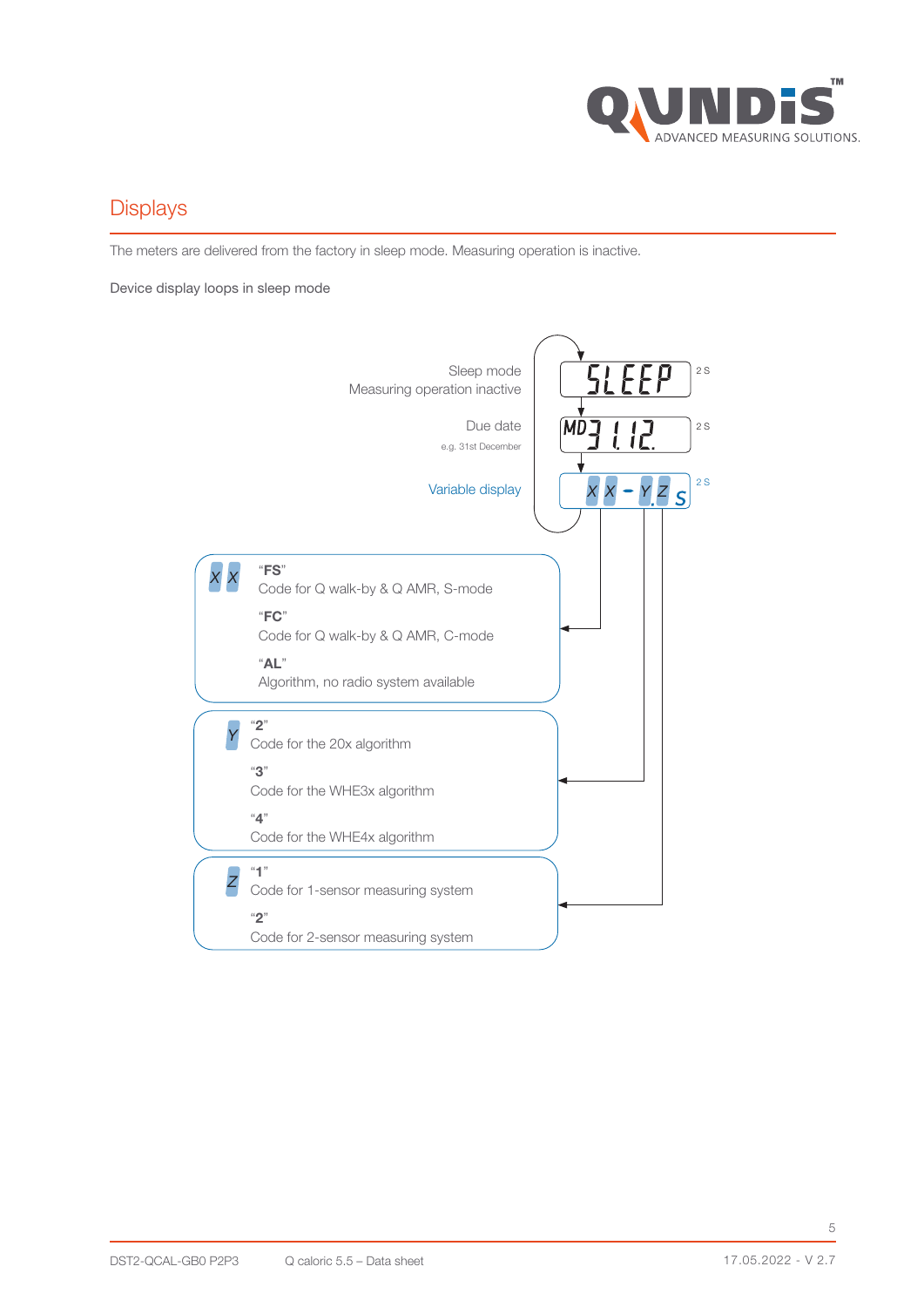

## **Displays**

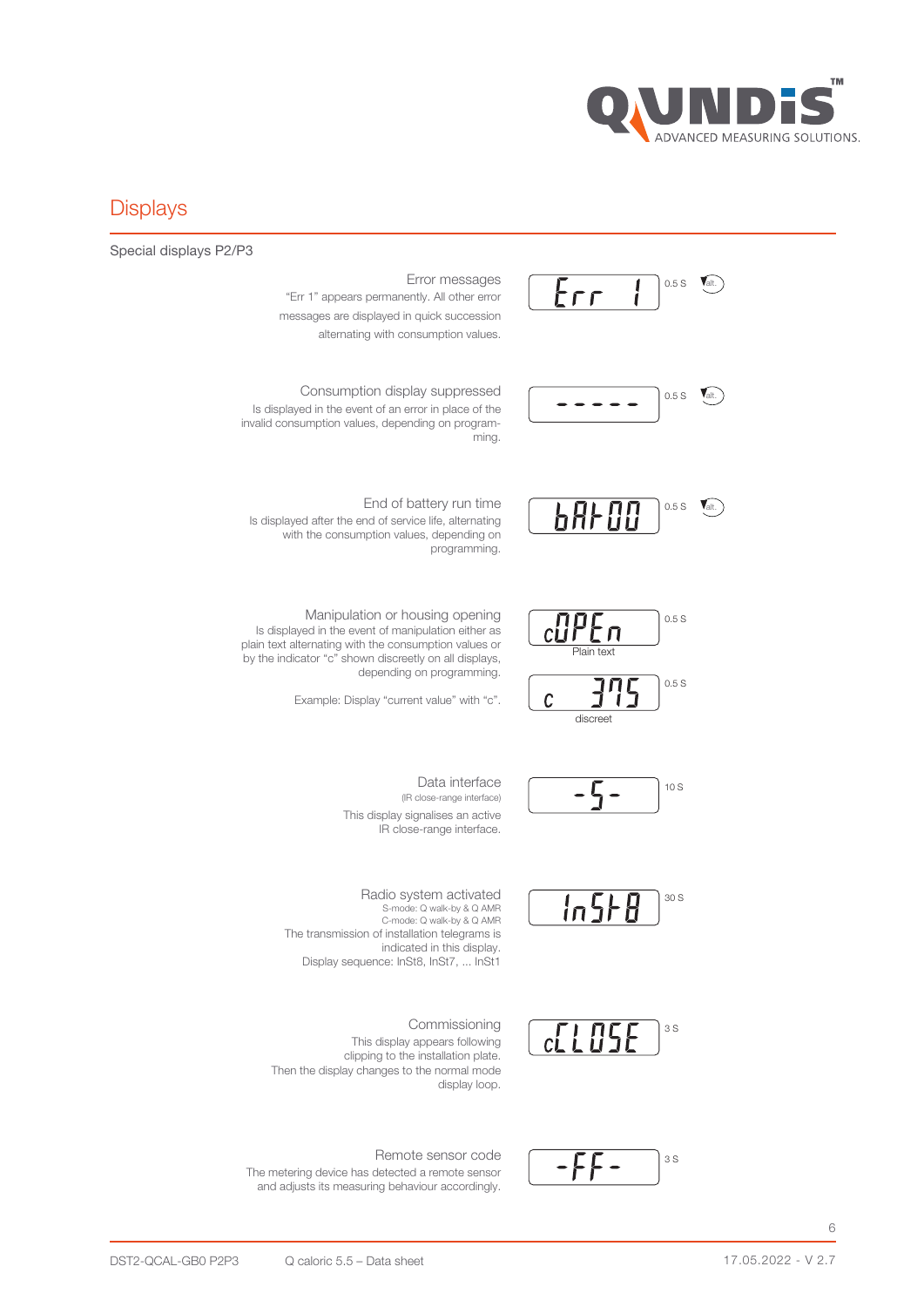

# Radio (wireless) features S-mode

■ Radio system – parallel transmission of Q walk-by and Q AMR data telegrams

**Transmission delay (offset)** Time delay for sending telegrams after the due date or at the beginning of the moth in days (standard = 0 days) **I** Transmission-free day

A maximum of 2 days from Friday, Saturday and Sunday can be defined as transmission-free days At least 1 day must be set (standard = Sunday).

 $\blacktriangleright$  No change with the remote sensor system

| <b>Transmission behaviour</b>                     |                                   |
|---------------------------------------------------|-----------------------------------|
| $Q$ walk-by $(*)$                                 | Q AMR                             |
| every 128 seconds                                 | every 4 hours                     |
| 10 hours per day (8 am - 6 pm)                    | 24 hours per day                  |
| monthly:                                          | 7 days per week                   |
| 4 readout dates after the first day of each month |                                   |
| annual: 48 hours after due date                   | 365 days per year                 |
| current consumption values                        | data telegrams or                 |
| 13 Statistic values                               | statistics and consumption values |

(\*) Compatible with Q caloric 5 / transmission delay or transmission-free days for Q walk-by only available in S-mode.

# Radio (wireless) features C-mode

- Radio system parallel transmission of Q walk-by and Q AMR data telegrams
- ❱ Increased radio capacity in C-mode (10 dBm)
- I No change with the remote sensor system

| <b>Transmission behaviour</b>                     |                            |
|---------------------------------------------------|----------------------------|
| Q walk-by                                         | Q AMR                      |
| every 112 seconds                                 | every 7.5 minutes          |
| 10 hours per day (8 am - 6 pm)                    | 24 hours per day           |
| 365 days per year                                 | 365 days per year          |
| current consumption values<br>13 Statistic values | current consumption values |

## Mode change

It is possible to change between S-mode and C-mode in both directions.

For this, you need the Q suite 5 caloric (V2.1 or higher), a programming adapter(\*) or an IR programming and readout head.

(\*) Programming adapter and IR programming and readout head necessary for meters without an integrated IR close-range interface.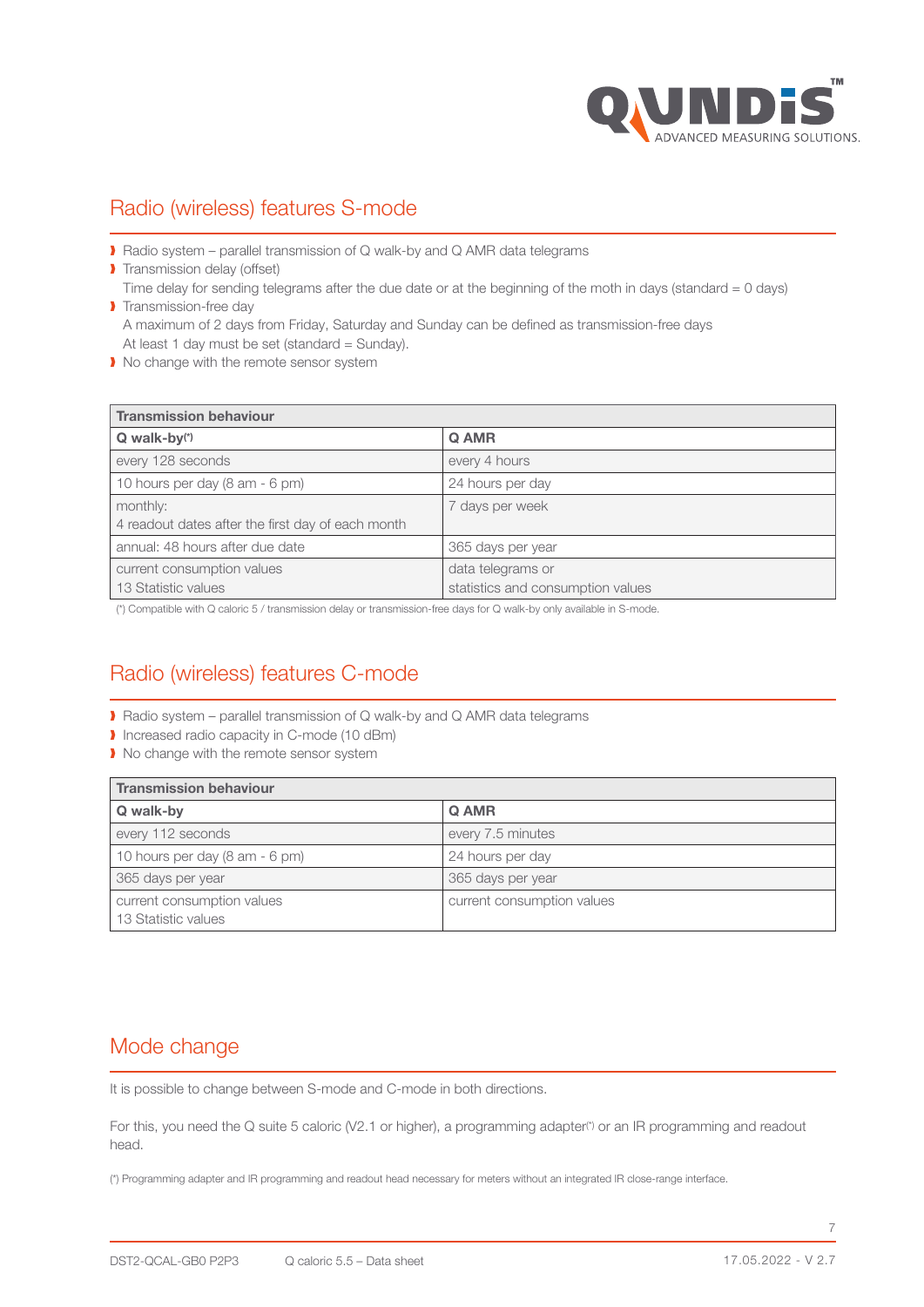

## Technical data

| <b>Standards</b>                                                                                 |                                                                                                                                                                                                                   |
|--------------------------------------------------------------------------------------------------|-------------------------------------------------------------------------------------------------------------------------------------------------------------------------------------------------------------------|
|                                                                                                  | QUNDIS GmbH hereby declares that the Q caloric 5.5 complies with directive 2014/53/EU.<br>The complete text of the EU Declaration of Conformity is available at the<br>following internet address: www.gundis.com |
| Product standard                                                                                 | <b>DIN EN 834</b>                                                                                                                                                                                                 |
| RoHS-compliant                                                                                   | EN 50581                                                                                                                                                                                                          |
| Type approval per HKVO [German heat-   A1.01.2011 - Q caloric 5.5 - P2<br>ing costs legislation] | C3.01.2011 - Q caloric 5.5 - P3                                                                                                                                                                                   |

#### Environment

| Protection rating | IP43 per EN 60529                                                                      |
|-------------------|----------------------------------------------------------------------------------------|
| Protection class  | III per EN 61140                                                                       |
| Transport         | -25 °C  70 °C, < 95 % r.h. (without condensation) according to EN 60721-3-2            |
| Storage           | $-5$ °C $\ldots$ 45 °C, $<$ 95 % r.h. (without condensation) according to EN 60721-3-1 |
| Use               | 5 °C  55 °C, < 95 % r.h. (without condensation) according to EN 60721-3-3              |

## Radio

| Radio mode            | S-mode (Q AMR, Q walk-by)<br>C-mode (QAMR, Qwalk-by)                    |
|-----------------------|-------------------------------------------------------------------------|
| Radio frequency       | S-mode (868.30 +/- 0.30) MHz<br>C-mode (868.95 +/- 0.25) MHz            |
| Transmission power    | S-mode (max. 14 dBm / typ. 7 dBm)<br>C-mode (max. 14 dBm / typ. 10 dBm) |
| Data transmission per | EN 13757-4                                                              |

## Electromagnetic compatibility

| .<br>.                   |                          |
|--------------------------|--------------------------|
| Interference resistance  | EN 301489-1, EN 301489-3 |
| Emitted interference     | EN 301489-1, EN 301489-3 |
| Security of IT equipment | EN 62368-1               |

### Supply

| Battery type         | Lithium metal                                            |
|----------------------|----------------------------------------------------------|
| Operating voltage    | DC 3 V                                                   |
| Battery service life | 10 years operation $+1$ year reserve $+6$ months storage |

## Display

| Display          | Liquid crystal display (LCD) |
|------------------|------------------------------|
| Scope of display | 99999)<br>.5 digits (00000 - |

#### Measuring system

| Scaling                  | Product or unit scale                                                   |
|--------------------------|-------------------------------------------------------------------------|
| Radiator output range    | Algorithm 2: 21 - 9999 Watts                                            |
|                          | Algorithm 3/4:<br>21 - 5500 Watts                                       |
| Temperature sensor       | NTC (pre-aged)                                                          |
| 1 sensor                 | With dynamic heating operating detection                                |
| 2 sensors                | 1 sensor for radiator temperature and 1 sensor for room air temperature |
| Sensor temperature range | $0 °C$ 105 °C                                                           |
| tm-max                   | 105 °C                                                                  |
| $tm-min(*)$              | 35 °C (2-sensor system), 55 °C (1-sensor system)                        |
| Algorithm 2              | 1-sensor measuring system 255 values (basis: K-level 26)                |
|                          | 2-sensor measuring system 999 values (basis: K-level 60)                |
| Algorithm 3/4            | 1-sensor measurement system for repair and extension installations      |
|                          | 2-sensor measurement system for repair and extension installations      |

(\*) mean design temperature

8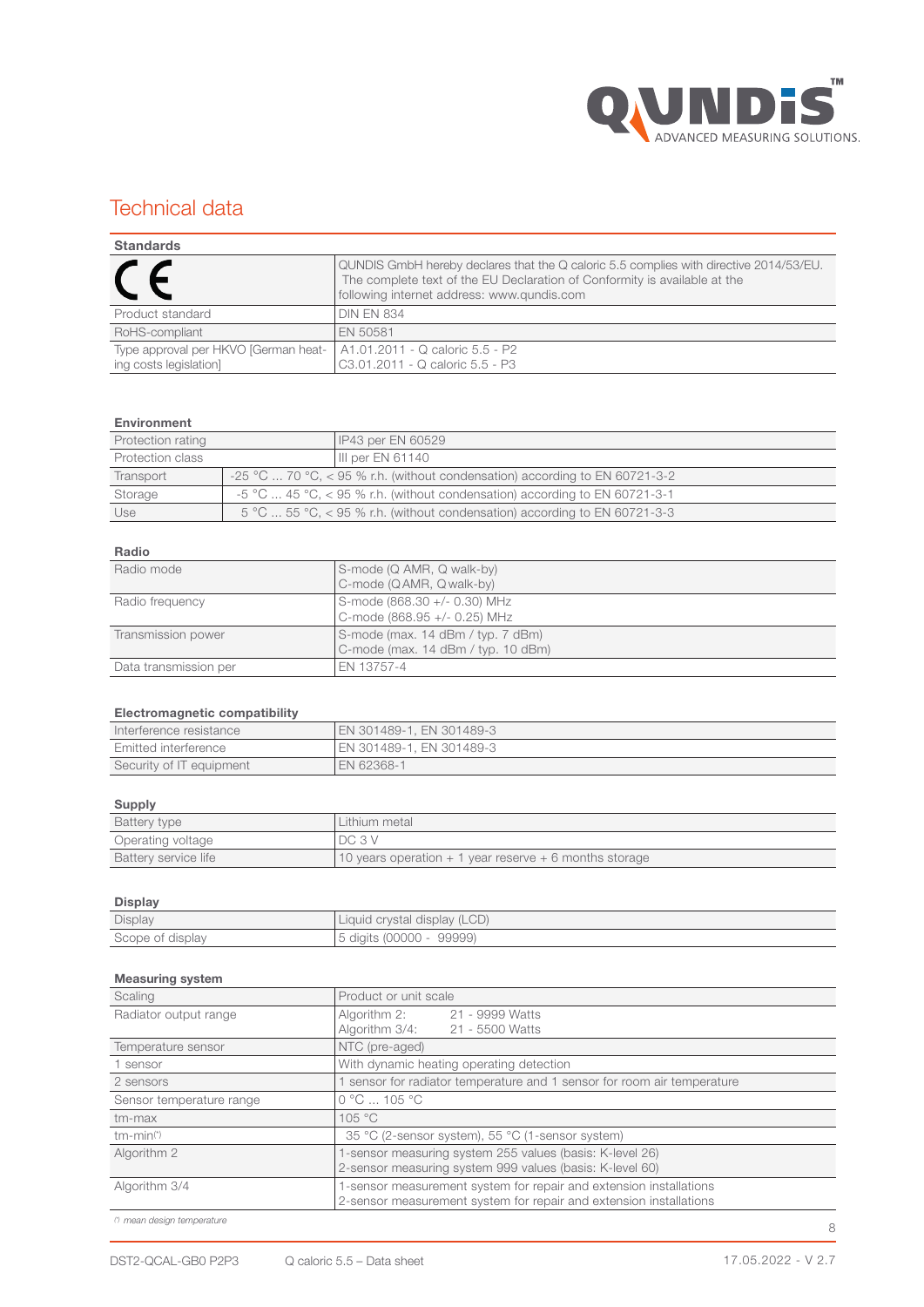

## Technical features

| Material                             |                                  |
|--------------------------------------|----------------------------------|
| Dimensions (W $\times$ H $\times$ D) | 140 x 102 x 30 mm                |
| Remote sensor cable length           | $1.5$ m / 2.5 m / 5.0 m          |
| Device weight                        | 55 g                             |
| Housing material                     | Polycarbonate (PC) + ABS plastic |
| Housing colours                      | White (satin)                    |

## Installation

| Device versions                     | Compact device                                                                                                      |
|-------------------------------------|---------------------------------------------------------------------------------------------------------------------|
|                                     | Remote sensor device (compact device with optional remote sensor inserted)                                          |
| New installation and conversion     | Q caloric 5.5 with installation material provided                                                                   |
| Standard replacement, extension     | Q caloric 5.5 with installation material following the product families                                             |
| installation and repair replacement | HKVE 20x and WHE3x/WHE4x                                                                                            |
|                                     | For the purposes of disposal, the device is considered a used electronics device in the sense of European directive |



2012/19/EU and shall not be disposed of with household waste. - Dispose of the device through the appropriate channels. - Comply with local and currently valid legislation.

- Dispose of used batteries at a dedicated collection point.

## Dimensioning drawing of the device









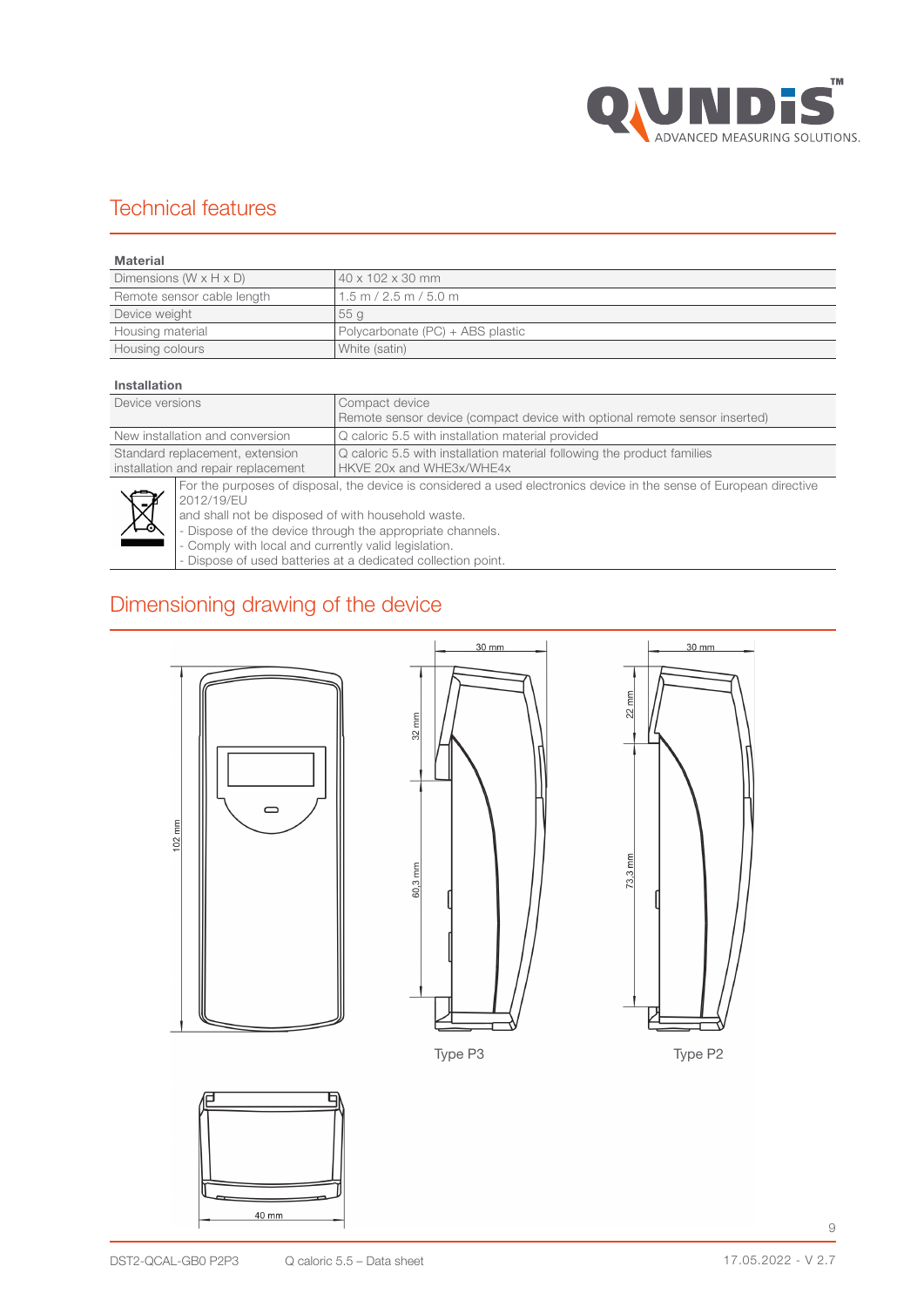

# Dimensioning drawing of the snap-on panel



## **Restrictions**

Electronic heat cost allocators cannot be used with steam heaters, fresh-air radiators, underfloor heating, ceiling heating elements or flap-controlled radiators.

In the case of combined valve and flap-controlled radiators, metering devices may only be installed if the flap control unit has been removed or disabled in the "open" position.

Convectors that can change their output through an electric fan and towel heaters with an electric heating cartridge must not be fitted with electronic heat cost allocators unless the respective electric system has been removed or disabled.

#### 1-sensor and 2-sensor metering system

A joint use of different metering device types is only allowed within a property as long as they all use a standard metering system and have a standard measuring algorithm.

## Compatibility

The 202R can NOT be replaced by the Q caloric 5.5 Q AMR since the radio transmitter fitted in the heat cost allocator is not compatible with the rcu4 system.

Equally, the WHE2 can NOT be replaced by the Q caloric 5.5, since both the measuring algorithm and the radio transmitter fitted in the heat cost allocator (with WHE26) are not compatible.